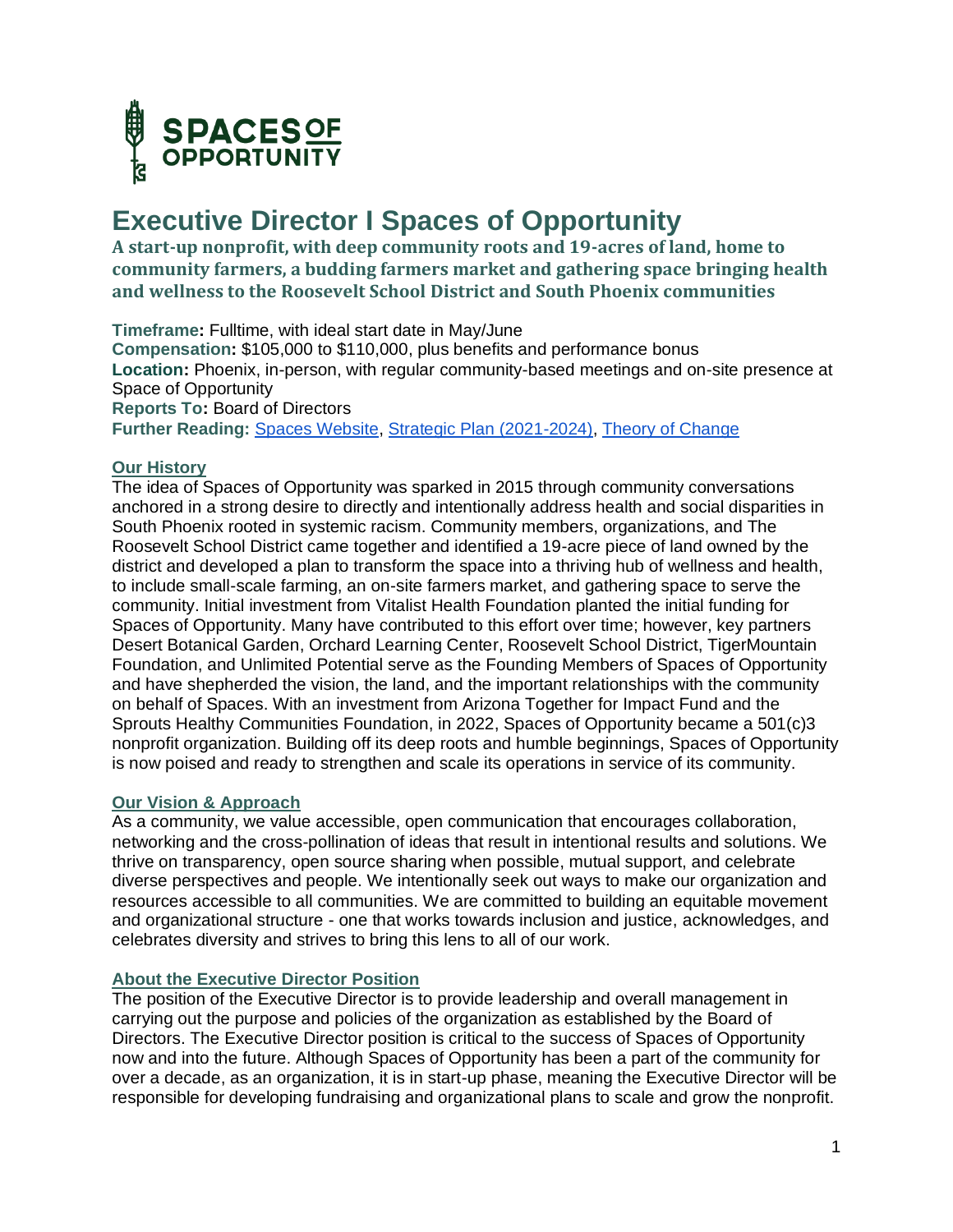Building and managing relationships and establishing trust and two-way communication with a diverse group of stakeholders, including farmers, community members, partner organizations and the school district will be vital to the success of Spaces of Opportunity. A dedicated and passionate Board of Directors will work with the Executive Director to support their efforts, both from a tactical and visionary perspective. Through their work and empowerment of others, the Executive Director will have a life-changing and lasting impact on thousands of children, families and the broader community for many years to come. It's a big job, but the right candidate will be up for the challenge and find the efforts rewarding.

## **Overview of Executive Director Position Job Functions**

*The list below is not an exhaustive list of duties and you will be expected to perform different tasks as necessitated by the evolving needs of the organization.*

## **Business Administration & Fund Development**

- **Strategic Plan & Theory of Change:** Guided by Spaces of Opportunity's Strategic Plan and Theory of Change, develop and manage the annual plan and budget for the organization
- **Fiscal Management & Budget:** Develop and manage the annual budget, including operations, staffing, land and equipment needs, and major expenditures
- **Fundraising:** Oversee and lead fundraising initiatives and opportunities, including meeting with key foundation, corporate, partner and individual donors; developing proposal strategies and submissions; and cultivating relationships with major donors
- **Staff Development & Oversight:** Be responsible for the recruitment, employment, and release of all personnel, both paid staff and volunteers.
- **Initiative Development:** Develop and cultivate private, municipal, agency and nonprofit partnerships and collaborations to advance the mission of Spaces of Opportunity
- **Governance:** Provide the Spaces Board of Directors with regular updates on the organization's operations, services and programs, development activities, and fiscal status, and be the liaison between the Board of Directors and staff
- **Relationship Building:** Establish, nurture and maintain relationships within the community, to ensure that the local community is actively engaged and connected to spaces; set up relationship management system

#### **Knowledge, Skills and Abilities**

- **Three or more years of nonprofit management experience**
- **Bachelor's degree or equivalent work experience**
- **Excited about working in a startup environment**
- **Multicultural approach and experience**
- Strong knowledge of, and experience with, fundraising strategies and donor relations unique to the nonprofit sector
- Strong budget management skills, including budget preparation, analysis, decision making, and reporting
- Transparent and high-integrity leadership style with impeccable level of judgment
- An ability to work in a highly collaborative way while being able to take a strong leadership and oversight role
- Outstanding written and oral communication skills, including public speaking ability